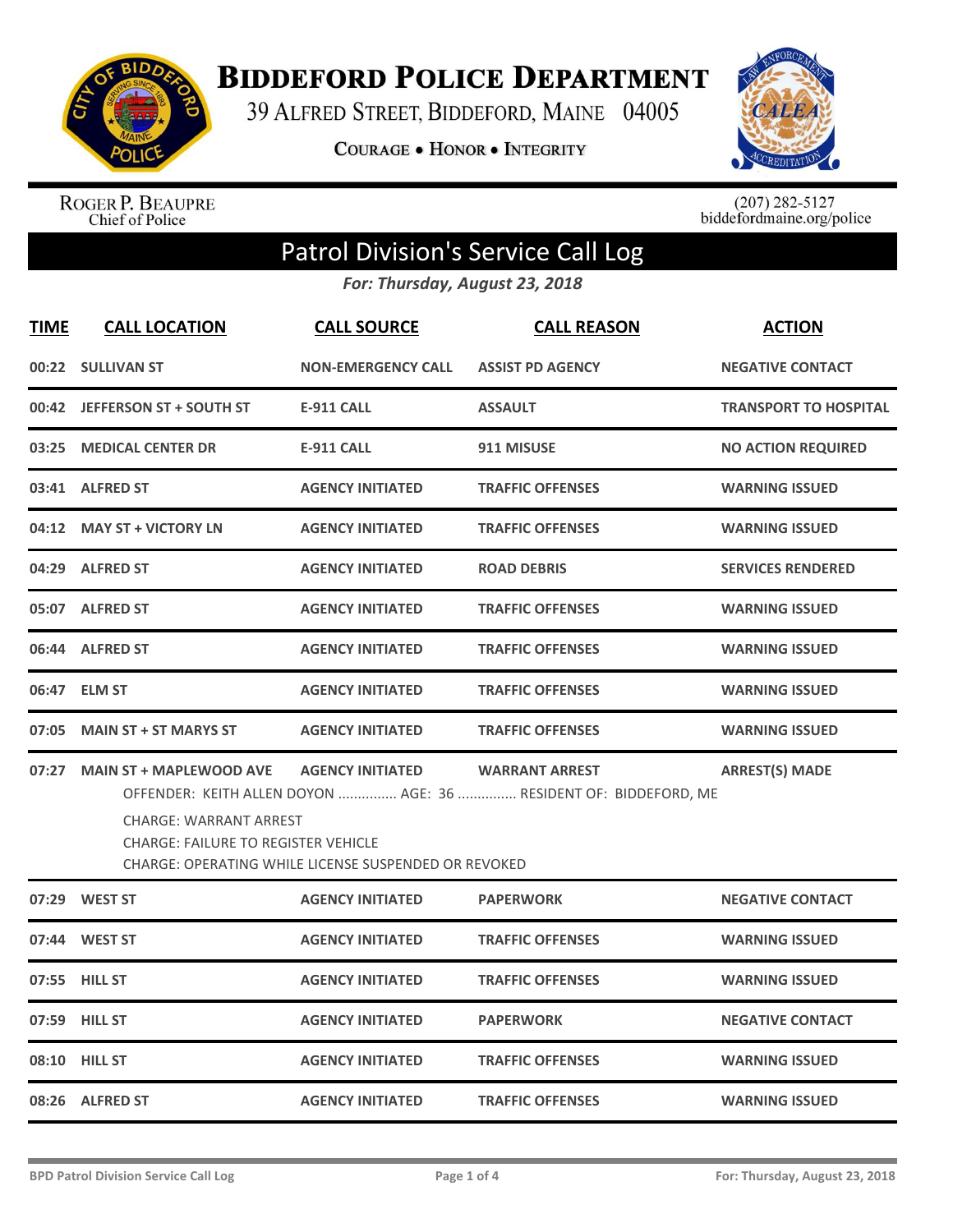| <b>TIME</b> | <b>CALL LOCATION</b>                                                  | <b>CALL SOURCE</b>        | <b>CALL REASON</b>                                                                                     | <b>ACTION</b>             |
|-------------|-----------------------------------------------------------------------|---------------------------|--------------------------------------------------------------------------------------------------------|---------------------------|
|             | 08:44 SACO FALLS WAY                                                  | <b>NON-EMERGENCY CALL</b> | <b>BURGLARY OF A MOTOR VEHICLE</b>                                                                     | <b>SERVICES RENDERED</b>  |
|             | 09:22 BIDDEFORD GATEWAY CTR                                           | <b>E-911 CALL</b>         | 911 MISUSE                                                                                             | <b>WARNING ISSUED</b>     |
|             | 09:33 BIDDEFORD GATEWAY CTR                                           | <b>AGENCY INITIATED</b>   | <b>TRAFFIC OFFENSES</b>                                                                                | <b>WARNING ISSUED</b>     |
|             | 09:54 BOULDER WAY                                                     | <b>AGENCY INITIATED</b>   | <b>TRAFFIC OFFENSES</b>                                                                                | <b>WARNING ISSUED</b>     |
|             | 10:05 MAIN ST                                                         | <b>NON-EMERGENCY CALL</b> | ATTEMPTED/THREATENED SUICIDE TRANSPORT TO HOSPITAL                                                     |                           |
|             | 10:23 ELM ST + LINDALE AVE                                            | <b>AGENCY INITIATED</b>   | <b>TRAFFIC OFFENSES</b>                                                                                | <b>WARNING ISSUED</b>     |
|             | 10:25 WILSON ST                                                       | <b>NON-EMERGENCY CALL</b> | <b>BURGLARY OF A MOTOR VEHICLE</b>                                                                     | <b>REPORT TAKEN</b>       |
|             | 10:32 ALFRED ST                                                       | <b>NON-EMERGENCY CALL</b> | <b>PAPERWORK</b>                                                                                       | <b>SERVICES RENDERED</b>  |
|             | 11:06 HIGH ST                                                         | <b>NON-EMERGENCY CALL</b> | <b>HARASSMENT</b>                                                                                      | <b>CANCELLED IN ROUTE</b> |
|             | 11:11 JAY DR                                                          | <b>E-911 CALL</b>         | <b>CRIM THREAT / TERRORIZING</b>                                                                       | <b>REPORT TAKEN</b>       |
|             | 11:26 ORCHARD ST                                                      | <b>AGENCY INITIATED</b>   | <b>ANIMAL COMPLAINT</b>                                                                                | <b>SERVICES RENDERED</b>  |
|             | 11:27 KOSSUTH ST                                                      | <b>AGENCY INITIATED</b>   | <b>PAPERWORK</b>                                                                                       | <b>PAPERWORK SERVED</b>   |
|             | 12:23 ELM ST                                                          | <b>NON-EMERGENCY CALL</b> | <b>CIVIL COMPLAINT</b>                                                                                 | <b>CIVIL COMPLAINT</b>    |
|             | 12:27 ALFRED ST                                                       | <b>E-911 CALL</b>         | 911 MISUSE                                                                                             | <b>NO ACTION REQUIRED</b> |
|             | 12:38 HILLS BEACH RD                                                  | <b>E-911 CALL</b>         | 911 MISUSE                                                                                             | <b>WARNING ISSUED</b>     |
|             | <b>12:53 MAIN ST</b><br><b>CHARGE: VIOLATING CONDITION OF RELEASE</b> | <b>AGENCY INITIATED</b>   | <b>VIOL OF BAIL CONDITIONS</b><br>OFFENDER: ASHLENE AMANDA WRIGHT  AGE: 21  RESIDENT OF: BIDDEFORD, ME | <b>ARREST(S) MADE</b>     |
|             | 13:22 PIERSONS LN                                                     | <b>NON-EMERGENCY CALL</b> | <b>PARKING COMPLAINT</b>                                                                               | <b>NO ACTION REQUIRED</b> |
|             | <b>13:48 MAIN ST</b>                                                  | <b>NON-EMERGENCY CALL</b> | <b>ARTICLES LOST/FOUND</b>                                                                             | <b>SERVICES RENDERED</b>  |
|             | 13:57 INDIAN RIDGE DR                                                 | <b>AGENCY INITIATED</b>   | <b>PARKING COMPLAINT</b>                                                                               | <b>SERVICES RENDERED</b>  |
|             | 14:01 ELM ST                                                          | <b>NON-EMERGENCY CALL</b> | <b>ARTICLES LOST/FOUND</b>                                                                             | <b>SERVICES RENDERED</b>  |
|             | <b>14:08 HILL ST</b>                                                  | <b>AGENCY INITIATED</b>   | <b>TRAFFIC OFFENSES</b>                                                                                | <b>WARNING ISSUED</b>     |
|             | 14:13 WILSON ST                                                       | <b>E-911 CALL</b>         | 911 MISUSE                                                                                             | <b>SERVICES RENDERED</b>  |
|             | 14:54 ELM ST + BEAUDOIN AVE                                           | <b>AGENCY INITIATED</b>   | <b>TRAFFIC OFFENSES</b>                                                                                | <b>WARNING ISSUED</b>     |
|             | 14:57 ALFRED ST                                                       | <b>AGENCY INITIATED</b>   | <b>MENTAL ILLNESS CASES</b>                                                                            | <b>SERVICES RENDERED</b>  |
|             | 15:15 WEST ST + CENTURY DR                                            | <b>AGENCY INITIATED</b>   | <b>TRAFFIC OFFENSES</b>                                                                                | <b>WARNING ISSUED</b>     |
|             | 15:23 SACO FALLS WAY                                                  | <b>NON-EMERGENCY CALL</b> | <b>PAPERWORK</b>                                                                                       | <b>NO ACTION REQUIRED</b> |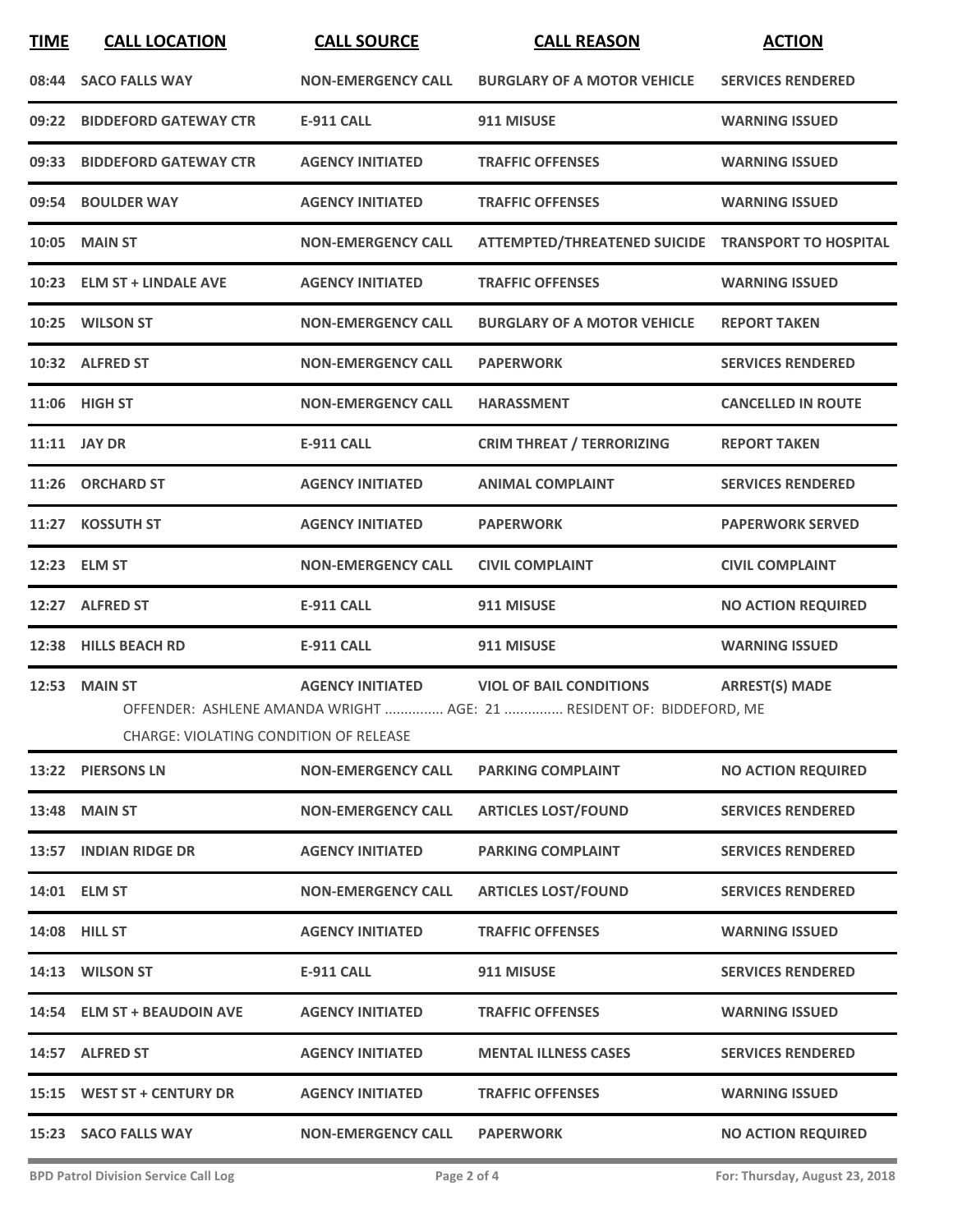| <b>TIME</b> | <b>CALL LOCATION</b>                                                                                            | <b>CALL SOURCE</b>                                                              | <b>CALL REASON</b>                                                                           | <b>ACTION</b>                |
|-------------|-----------------------------------------------------------------------------------------------------------------|---------------------------------------------------------------------------------|----------------------------------------------------------------------------------------------|------------------------------|
|             | 15:31 PRECOURT ST + MORIN ST                                                                                    | <b>AGENCY INITIATED</b>                                                         | <b>TRAFFIC OFFENSES</b>                                                                      | <b>WARNING ISSUED</b>        |
|             | 15:43 ALFRED ST + BARRA RD                                                                                      | <b>AGENCY INITIATED</b>                                                         | <b>TRAFFIC OFFENSES</b>                                                                      | <b>VSAC ISSUED</b>           |
|             | 15:43 MAY ST + COLONIAL DR                                                                                      | <b>AGENCY INITIATED</b>                                                         | <b>TRAFFIC OFFENSES</b>                                                                      | <b>WARNING ISSUED</b>        |
|             | 15:51 MAY ST + HARVARD ST                                                                                       | <b>AGENCY INITIATED</b>                                                         | <b>TRAFFIC OFFENSES</b>                                                                      | <b>VSAC ISSUED</b>           |
|             | 16:06 ALFRED ST + MAY ST                                                                                        | <b>AGENCY INITIATED</b>                                                         | <b>TRAFFIC OFFENSES</b>                                                                      | <b>WARNING ISSUED</b>        |
|             | 16:15 MAY ST + ROUND HILL ST                                                                                    | <b>AGENCY INITIATED</b>                                                         | <b>TRAFFIC OFFENSES</b>                                                                      | <b>WARNING ISSUED</b>        |
|             | 16:20 ELM ST + LINDALE AVE                                                                                      | <b>AGENCY INITIATED</b>                                                         | <b>TRAFFIC OFFENSES</b>                                                                      | <b>WARNING ISSUED</b>        |
|             | 16:24 ELM ST                                                                                                    | <b>AGENCY INITIATED</b>                                                         | <b>TRAFFIC OFFENSES</b>                                                                      | <b>VSAC ISSUED</b>           |
|             | 16:50 ELM ST                                                                                                    | <b>AGENCY INITIATED</b>                                                         | <b>TRAFFIC OFFENSES</b>                                                                      | <b>VSAC ISSUED</b>           |
|             | 16:52 ALFRED ST                                                                                                 | <b>AGENCY INITIATED</b>                                                         | <b>COURT ORDERED CHECK IN</b>                                                                | <b>SERVICES RENDERED</b>     |
|             | 16:54 SOUTH ST<br><b>CHARGE: WARRANT ARREST</b>                                                                 | <b>E-911 CALL</b>                                                               | <b>WARRANT ARREST</b><br>OFFENDER: TABITHA LEE COCHRANE  AGE: 35  RESIDENT OF: BIDDEFORD, ME | <b>ARREST(S) MADE</b>        |
|             | 17:07 GREEN ST + CRESCENT ST                                                                                    | <b>AGENCY INITIATED</b>                                                         | <b>TRAFFIC OFFENSES</b>                                                                      | <b>WARNING ISSUED</b>        |
|             | 17:12 WEST ST + FOREST ST                                                                                       | <b>AGENCY INITIATED</b>                                                         | <b>TRAFFIC OFFENSES</b>                                                                      | <b>VSAC ISSUED</b>           |
|             | 17:12 MAIN ST + FOSS ST                                                                                         | <b>E-911 CALL</b>                                                               | <b>ROAD HAZARD</b>                                                                           | <b>REFERRED OTHER AGENCY</b> |
|             | 17:15 ALFRED ST + BARRA RD                                                                                      | <b>NON-EMERGENCY CALL</b>                                                       | <b>TRAFFIC LIGHT PROBLEM</b>                                                                 | <b>SERVICES RENDERED</b>     |
|             | 17:24 WEST ST + HILL ST                                                                                         | <b>AGENCY INITIATED</b>                                                         | <b>TRAFFIC OFFENSES</b>                                                                      | <b>WARNING ISSUED</b>        |
|             | 17:39 MASON ST                                                                                                  | <b>NON-EMERGENCY CALL</b>                                                       | <b>CRIMINAL MISCHIEF</b>                                                                     | <b>REPORT TAKEN</b>          |
|             | 17:46 FRANKLIN ST                                                                                               | <b>AGENCY INITIATED</b>                                                         | <b>SUSPICION</b>                                                                             | <b>SERVICES RENDERED</b>     |
|             | 17:51 BEACH AVE                                                                                                 | <b>NON-EMERGENCY CALL</b>                                                       | <b>ANIMAL COMPLAINT</b>                                                                      | <b>SERVICES RENDERED</b>     |
|             | 17:57 JEFFERSON ST + CRESCENT ST<br>CHARGE: OAS - FAILURE TO PAY FINE<br>CHARGE: SALE/USE OF DRUG PARAPHERNALIA | <b>AGENCY INITIATED</b><br><b>CHARGE: UNLAWFUL POSSESSION OF SCHEDULED DRUG</b> | <b>DRUG</b><br>OFFENDER: CARMEN PECORARO  AGE: 35  RESIDENT OF: SACO, ME                     | <b>ARREST(S) MADE</b>        |
|             | 18:01 WEST ST + GRAHAM ST                                                                                       | <b>AGENCY INITIATED</b>                                                         | <b>TRAFFIC OFFENSES</b>                                                                      | <b>VSAC ISSUED</b>           |
|             | 18:24 WEST ST + CENTURY DR                                                                                      | <b>AGENCY INITIATED</b>                                                         | <b>TRAFFIC OFFENSES</b>                                                                      | <b>WARNING ISSUED</b>        |
|             | 18:31 WEST ST + GRANITE ST                                                                                      | <b>AGENCY INITIATED</b>                                                         | <b>TRAFFIC OFFENSES</b>                                                                      | <b>VSAC ISSUED</b>           |